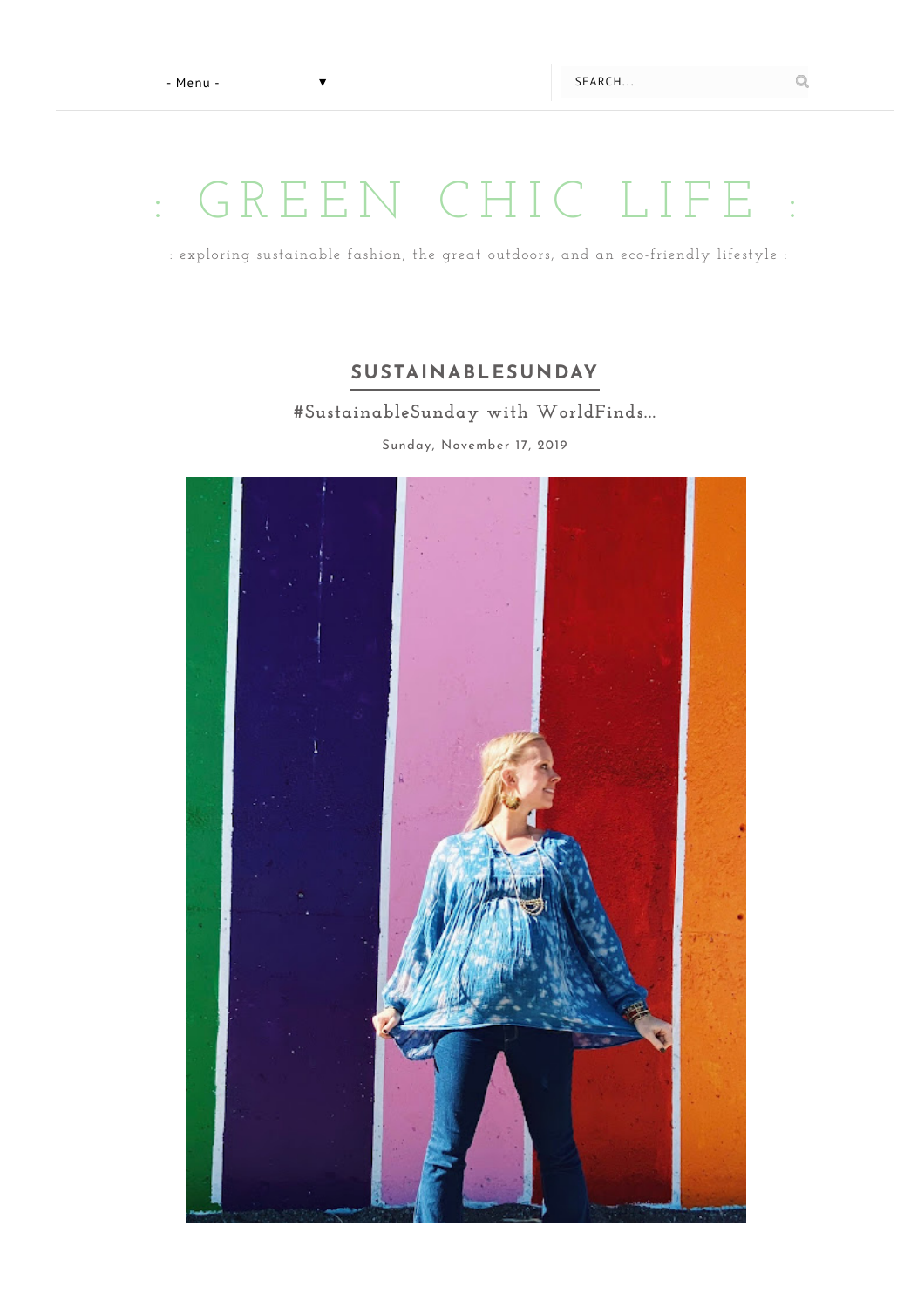It's no secret to those who know me that I'm a bit obsessed with tie dye, but when I find sustainable/handmade jewelry that perfectly compliments my tie dye, I'm not gonna lie... I'm kind of over the moon about it!

This week, for #SustainableSunday, I've teamed up with a company that does just that!

[WorldFinds](https://www.worldfinds.com/about) provides employment for over 700 women in India and Bali through the creation of jewelry that is largely made from recycled saris (you know... Kantha jewelry). I've seen Kantha jewelry before and I've even owned a few pieces, but none of the Kantha pieces that have made their way into my wardrobe before even come close to the awesome designs of the pieces from WorldFinds!

If you're not familiar, Kantha quilts are made of stacks of worn saris which are then embroidered and given new life! [Kantha](https://www.worldfinds.com/how-its-made) jewelry is made from the leftover scraps. Beaded jewelry is made by wrapping fabric over hand-made wooden beads. Once a number of beads are prepped, they are strung together to create pieces like my new layered bracelet. Other pieces in the collection, like the chandelier earrings in this outfit, are made by folding and wrapping more sari scraps.

I love each of these pieces because they are totally unique. Beyond that, this jewelry helps to empower women, send girls to school, and help to transform communities. By giving women a safe place to work and a fair living wage, they're able to support themselves, their families, and invigorate their friends and neighbors.

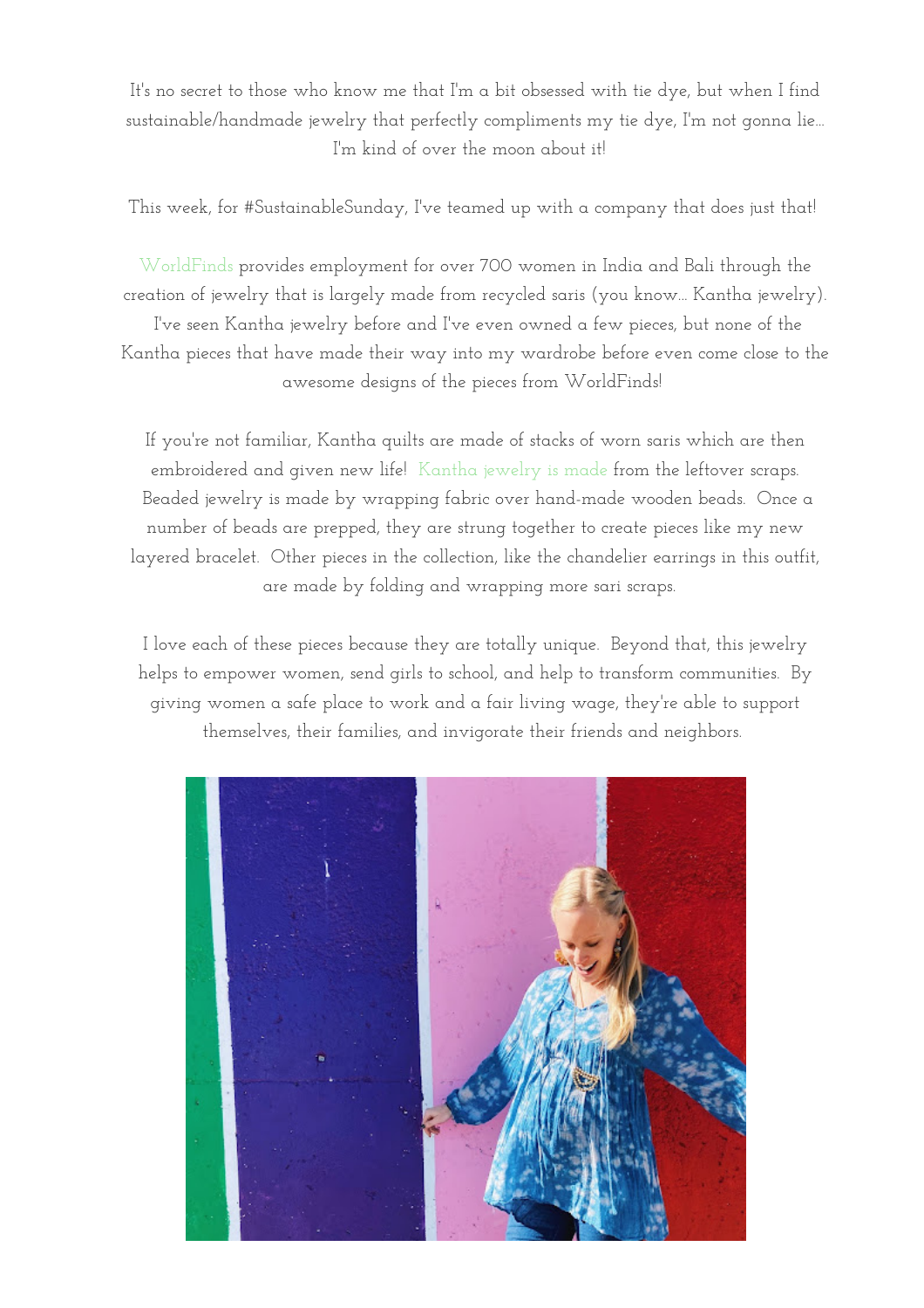

What's sustainable about this outfit?

: the earrings are fair trade and handmade : the top is fair trade and handmade : the jeans were thrifted : the boots are fair trade and handmade : the bracelet is fair trade and handmade : the necklace is fair trade and handmade

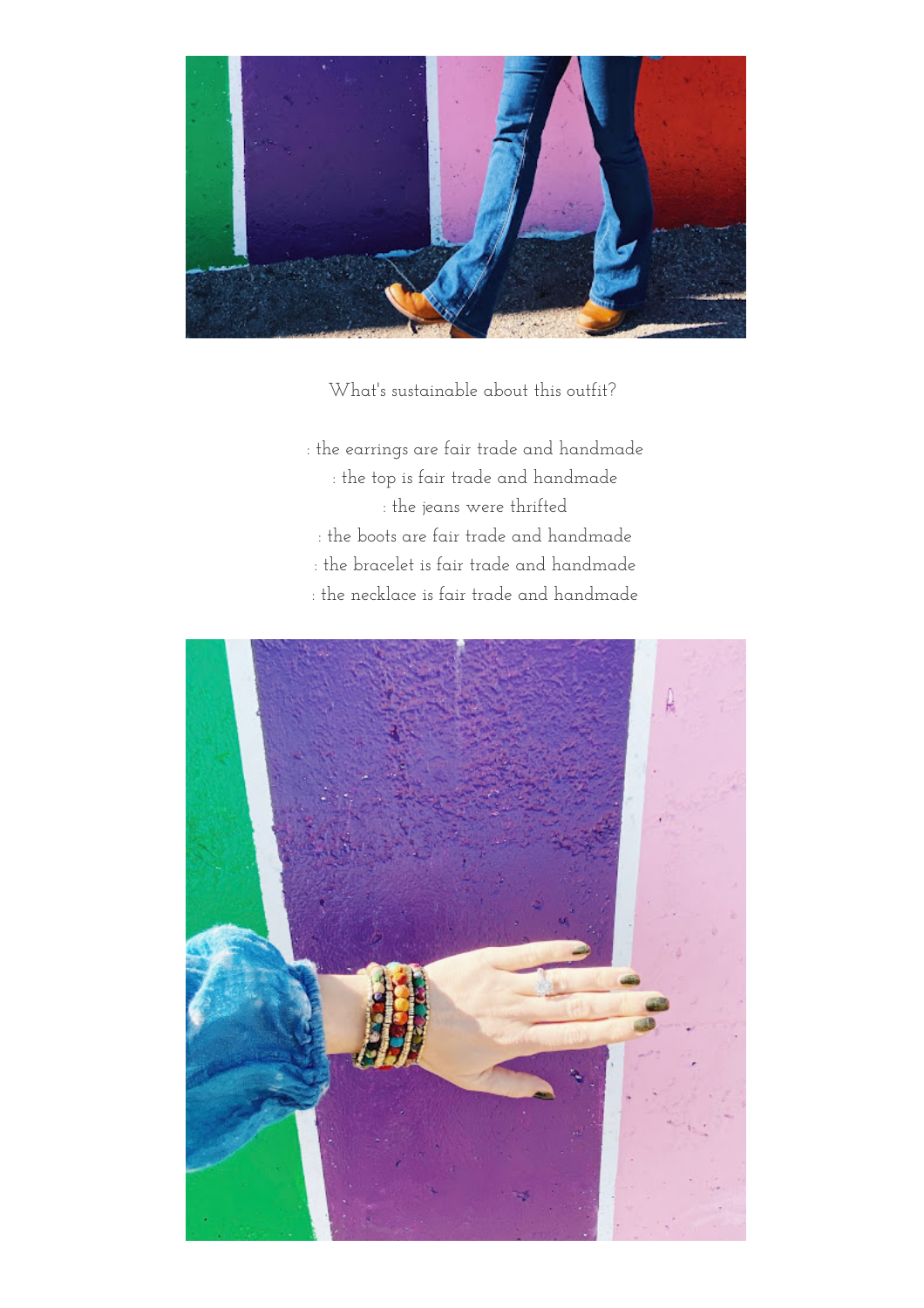

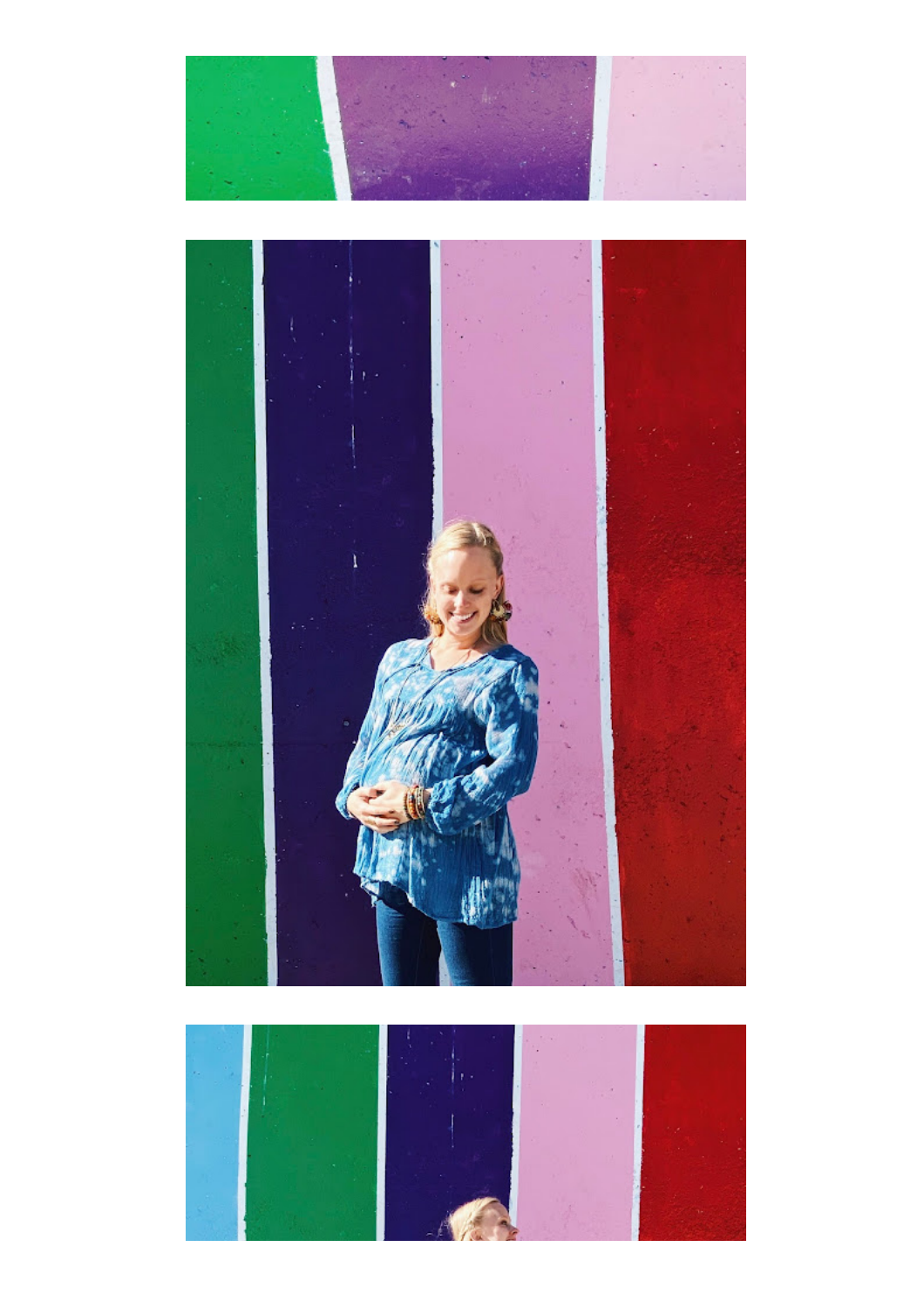